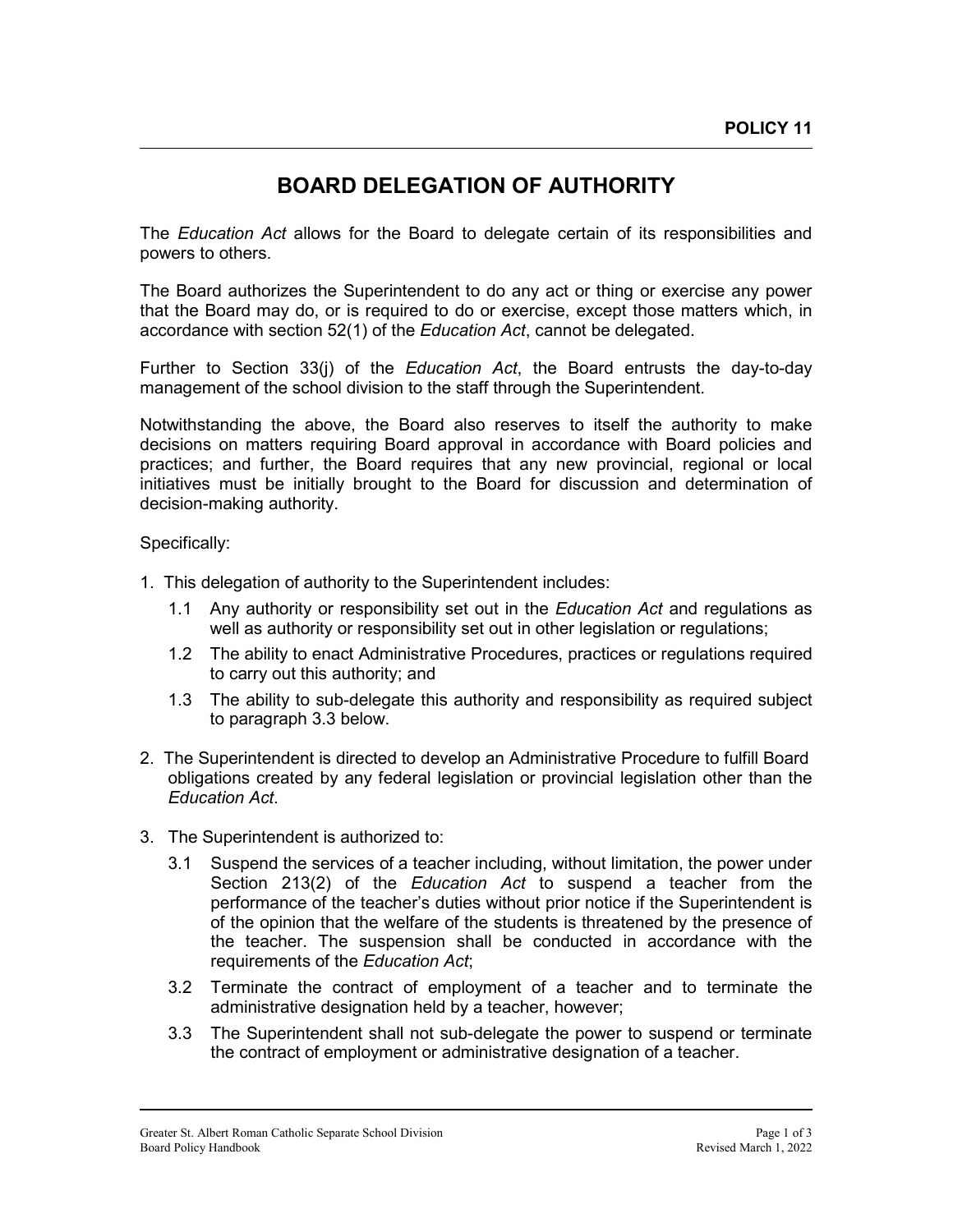- 4. A decision regarding the suspension or termination of a contract or administrative designation held by a teacher shall not be appealable to the Board.
- 5. With respect to the power specified in paragraph 3 above, the Board requires the Superintendent to:
	- 5.1 Advise the Board forthwith, in writing of any suspension or termination of a contract or administrative designation held by a teacher, made pursuant to such delegate powers;
	- 5.2 Comply with all requirements as set out within the *Education Act* with respect to suspension and/or termination of teachers;
	- 5.3 In the case of a termination of a contract of employment for a teacher, provide the affected teacher with the written notice of any termination made pursuant to such delegated power, all within the requirements of the *Education Act*.
- 6. The Superintendent is authorized to suspend from the performance of duties or to terminate the services of any non-certificated staff member. The suspension or termination shall be in accordance with all relevant legislation, and the decision shall not be appealable to the Board.
- 7. The Superintendent is delegated the authority to develop Administrative Procedures that are consistent with provincial policies and procedures for the following program areas:
	- 7.1 A Welcoming, Caring, Respectful, and Safe Learning Environment (for Students and Staff)
	- 7.2 Inclusive Education
	- 7.3 A Code of Conduct for Students that Addresses Bullying Behaviour
	- 7.4 First Nations, Métis, Inuit Education
	- 7.5 A Learning and Technology Framework for Learning
	- 7.6 Learning Commons
	- 7.7 Knowledge and Employability Programs
	- 7.8 Daily Physical Activity
	- 7.9 Guidance and Counseling
	- 7.10 Services for Students and Children
	- 7.11 School-Based Decision Making
	- 7.12 Student Evaluation
	- 7.13 Teacher Growth, Supervision and Evaluation
	- 7.14 Home Education
	- 7.15 Early Childhood Services
	- 7.16 Outreach Programs
	- 7.17 Locally Developed/Acquired and Authorized Junior and Senior High School Complementary Courses
	- 7.18 Off Campus Education